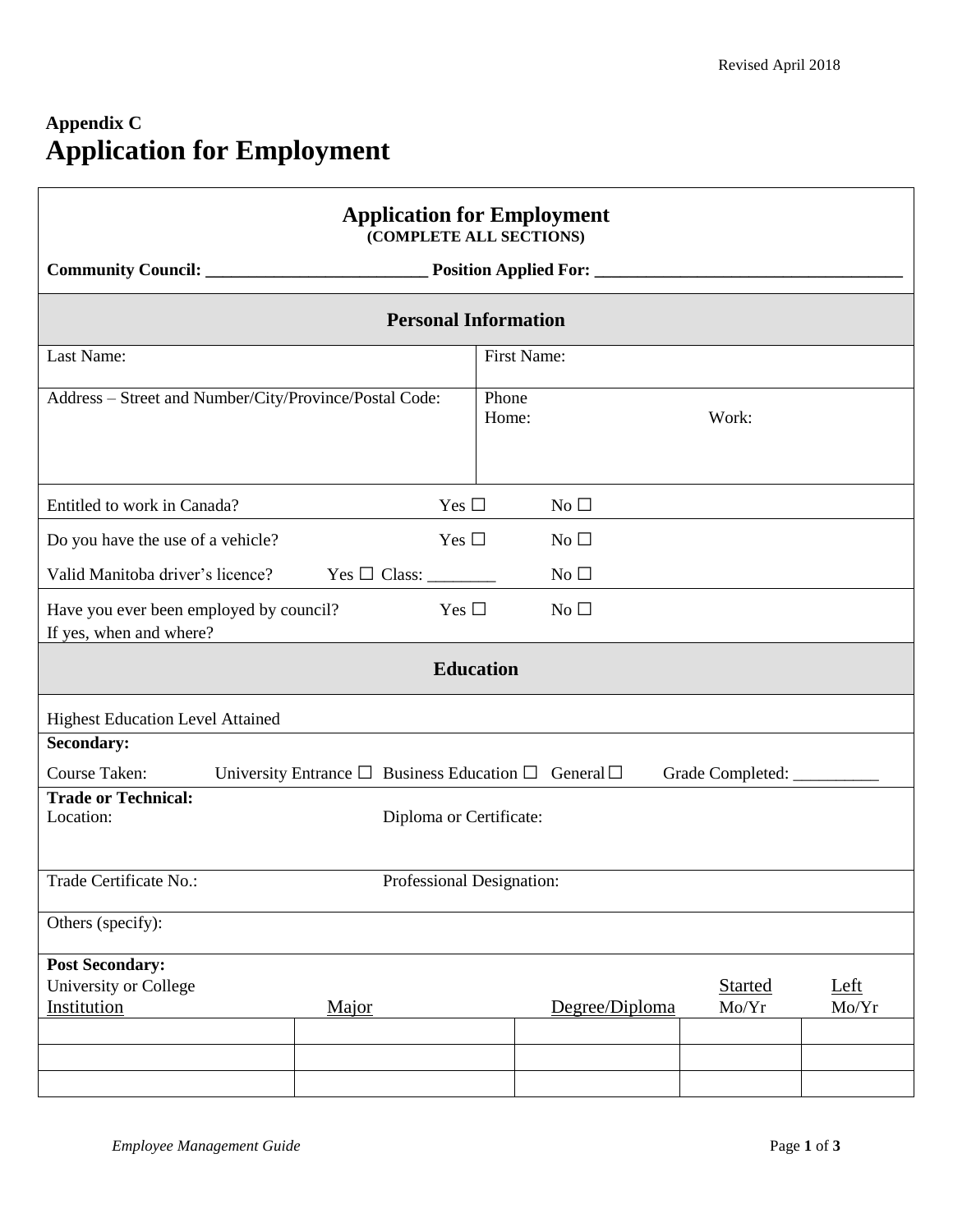| <b>Employment History (Present or most recent position first)</b>                                                                                                                                                                                              |                                                           |                                                               |  |  |  |  |
|----------------------------------------------------------------------------------------------------------------------------------------------------------------------------------------------------------------------------------------------------------------|-----------------------------------------------------------|---------------------------------------------------------------|--|--|--|--|
| If your duties or responsibilities changed substantially with the same employer, record each change as a separate position. If there is<br>insufficient room on this page, attach extra sheets as required. If resume is attached, complete left side of page. |                                                           |                                                               |  |  |  |  |
| Present/Last Employer and<br>Address                                                                                                                                                                                                                           | Type of Business or<br>Organization                       | Describe Duties/Responsibilities and Significant Achievements |  |  |  |  |
| <b>Position Title</b>                                                                                                                                                                                                                                          |                                                           |                                                               |  |  |  |  |
| Period of Employment<br>To:<br>From:                                                                                                                                                                                                                           | May be Approached for a<br>Reference Yes □ No □<br>Phone: |                                                               |  |  |  |  |
| Immediate Supervisor Name and Title                                                                                                                                                                                                                            |                                                           |                                                               |  |  |  |  |
| Reason for Leaving                                                                                                                                                                                                                                             |                                                           |                                                               |  |  |  |  |
| Present/Last Employer and<br>Address                                                                                                                                                                                                                           | Type of Business or<br>Organization                       | Describe Duties/Responsibilities and Significant Achievements |  |  |  |  |
| <b>Position Title</b>                                                                                                                                                                                                                                          |                                                           |                                                               |  |  |  |  |
| Period of Employment<br>From:<br>To:                                                                                                                                                                                                                           |                                                           |                                                               |  |  |  |  |
| <b>Immediate Supervisor Name</b><br>and Title                                                                                                                                                                                                                  |                                                           |                                                               |  |  |  |  |
| Reason for Leaving                                                                                                                                                                                                                                             | Phone:                                                    |                                                               |  |  |  |  |
|                                                                                                                                                                                                                                                                |                                                           |                                                               |  |  |  |  |
| Present/Last Employer and<br>Address                                                                                                                                                                                                                           | Type of Business or<br>Organization                       | Describe Duties/Responsibilities and Significant Achievements |  |  |  |  |
| <b>Position Title</b>                                                                                                                                                                                                                                          |                                                           |                                                               |  |  |  |  |
| Period of Employment<br>To:<br>From:                                                                                                                                                                                                                           |                                                           |                                                               |  |  |  |  |
| <b>Immediate Supervisor Name</b><br>and Title                                                                                                                                                                                                                  |                                                           |                                                               |  |  |  |  |
|                                                                                                                                                                                                                                                                | Phone:                                                    |                                                               |  |  |  |  |
| Reason for Leaving                                                                                                                                                                                                                                             |                                                           |                                                               |  |  |  |  |